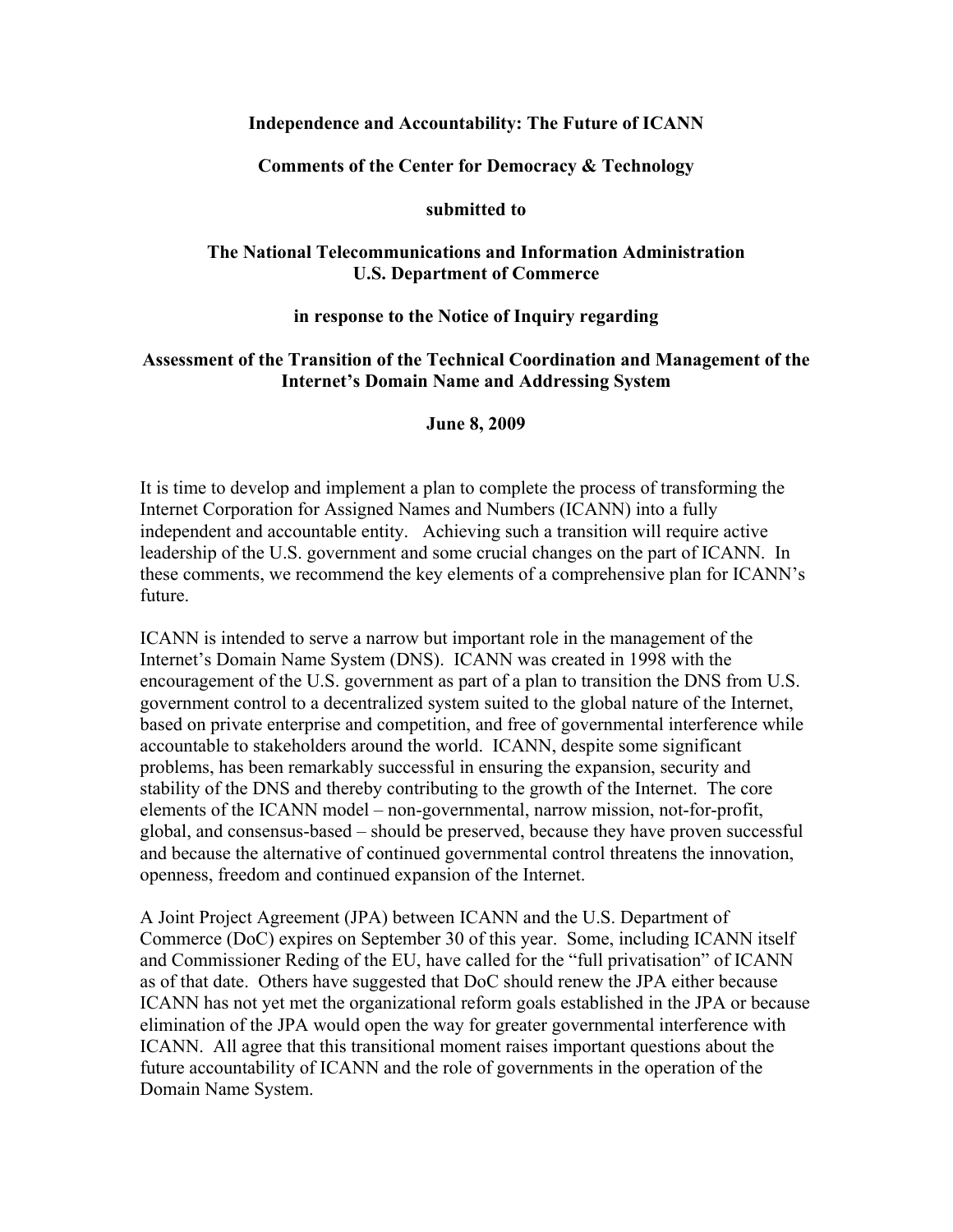CDT strongly supports the goal of a fully independent and accountable ICANN. Many others have noted that, in order for governments to defer to ICANN's form of multistakeholder coordination, ICANN must be reliably accountable. However, there are two crucial pre-conditions of accountability (and hence of independence) that have been too often overlooked: mission (what matters can ICANN address) and decision-making standards (by what means and on what grounds can it set policy on the matters within its purview). To achieve the goal of an independent and accountable ICANN, new steps must be taken to ensure that (i) ICANN's policy-making role is clearly and narrowly limited to issues affecting the DNS (and only a subset of DNS issues at that – only those requiring global coordination); (ii) that the criteria on which ICANN can make decisions are limited to protecting the security and stability of the DNS and ensuring competition in services related to the DNS; and (iii) that the rules ICANN imposes are demonstrably based upon consensus among those affected by the rules.

Mission and decision-making criteria hold the key to independence and accountability. If ICANN's mission is narrowly defined and if its decision-making is based on limited criteria and consensus-driven, then it is much less likely to take actions that threaten either sovereign interests or the openness of the Internet, and it is therefore easier to justify making it fully independent. However, if its authority is ambiguous, such that ICANN can be confused with broader issues of Internet governance such as cybersecurity in general, or if it can base its decisions on criteria such as "morality and public order," governments will claim that they should have a dispositive role in ICANN.

Similarly, if ICANN's mission is narrowly defined and if its decision-making is based on limited criteria and bounded by the principle of consensus, then any accountability process will have suitable reference points against which to hold ICANN accountable. If ICANN's purview and the criteria for its decision-making are unclear, it is hard to see how an accountability process would have any objective basis for assessing and setting aside ICANN decisions.

# **The Five Key Elements of a Plan for ICANN Independence and Accountability**<sup>1</sup>

ICANN will be ready for independence when five elements are in place. Insofar as the JPA offers the strongest current lever for ICANN reform, the U.S government should set forth these five elements, before September 30, as the pre-conditions under which it would obligate itself to recognize a fully privatized and fully independent ICANN. And

<sup>&</sup>lt;sup>1</sup> In developing these recommendations, we have drawn from or make reference to a number of proposals that have been put forth recently by key parties engaged in the ICANN debate; as our citations show, there may be a developing consensus around some or all of the proposals we outline here. Overall, our recommendations are premised on the first principle of Commissioner Reding's proposal: the goal is to achieve in the near future "a fully privatised and fully independent ICANN that complies, in its structure as a private corporation, with the best standards of corporate governance, in particular with those on financial transparency and internal accountability." Viviane Reding, EU Commissioner for Information Society and Media, "The Future of Internet Governance: Towards an Accountable ICANN," May 4, 2009.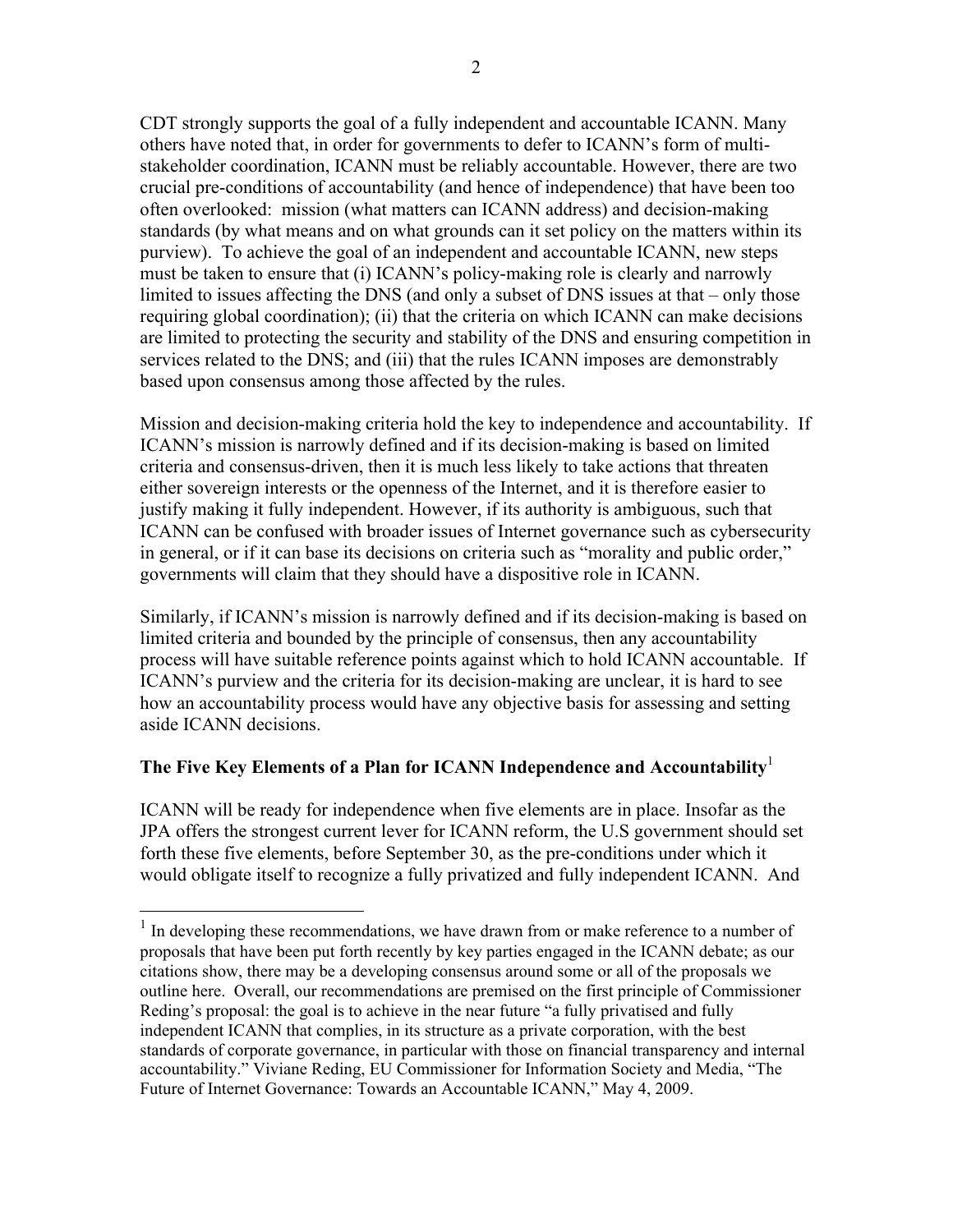then, over the course of a year, ICANN, the U.S. government, other governments, and the Internet community globally should work to achieve these five elements:

**1. Affirm, in a Binding Fashion, a Narrow Mandate:** As we explain further below, ICANN should not be seen as the locus of generalized "Internet governance."<sup>2</sup> ICANN's sole mission should be to manage the global aspects of the Domain Name System in such a way as to promote competition, internationalization and fair access to names and numbers while preserving the stability and security of the DNS.<sup>3</sup> By some binding means, enforceable by the appeal process we outline below, ICANN should make it clear that its role is limited to matters that directly affect and are reasonably necessary for the operation of the DNS. $4$ 

There was some ambiguity as to mission even in ICANN's earliest documents.<sup>5</sup> Over time, this ambiguity has been compounded as ICANN has gone very far afield, using its

http://www.cdt.org/dns/20071114Internet%20gov.pdf.

<sup>3</sup> In general, the "stability" of the domain name system refers to the continued availability of a single root zone file that can be used in the resolution process. (The need is to avoid conflicting root zone files that would produce uncertainty regarding how a domain name lookup inquiry might be answered). The "security" of the domain name system refers to steps required to prevent or minimize attempts to defeat its intended functioning. (ICANN is not the only entity with a role in this area; many others are also working to improve DNS security.) Neither of these terms should be confused with general matters of "Internet security." ICANN does not have the mission or resources to address the many issues encompassed within the concept of "cybersecurity" or "Internet security." "Competition" refers to the reliance of the ICANN model on market mechanisms to promote affordability and innovation in the DNS space; the interest of "competition" should not justify unbounded ICANN intervention into the business practices of registries, registrars or registrants.

 $4$  This recommendation is consistent with, for example, the recommendations of AT&T, which calls for a "Charter." http://forum.icann.org/lists/iic-implementation-plan/pdfImQebAQFJb.pdf.

 $<sup>5</sup>$  For example, the very first registry agreement (for .com, with NSI, in 1999) stated that NSI</sup> would comply, "**in the operation of the registry,**" with ICANN policies relating to "issues for

 $\frac{1}{2}$  $\frac{1}{2}$  In this, we believe a premise of Commissioner's Reding's proposal for ICANN is fundamentally wrong. Commissioner Reding states that "day-to-day management of the internet should be left to the independent decisions of ICANN and of the global internet community." In fact, ICANN has almost nothing to do with the day-to-day management of the Internet. Her proposal for a "G-12 for Internet Governance" may or may not be a good idea, but Internet governance is far broader than ICANN, and the development of any new structures for "Internet governance" in general should not be driven by the need to make ICANN independent and accountable. The goal of ICANN independence and accountability can be achieved by measures much narrower than the creation of an Internet governance entity, and, conversely, any broader "Internet governance" entity need not and should not have control over the DNS if ICANN is properly constituted. For more on what Internet governance is, and on all the bodies (governmental and non-governmental) that are already doing Internet governance, see CDT's paper, "Governance of Critical Internet Resources: What Does 'Governance' Mean? What are 'Critical Internet Resources,'" Nov. 14, 2007,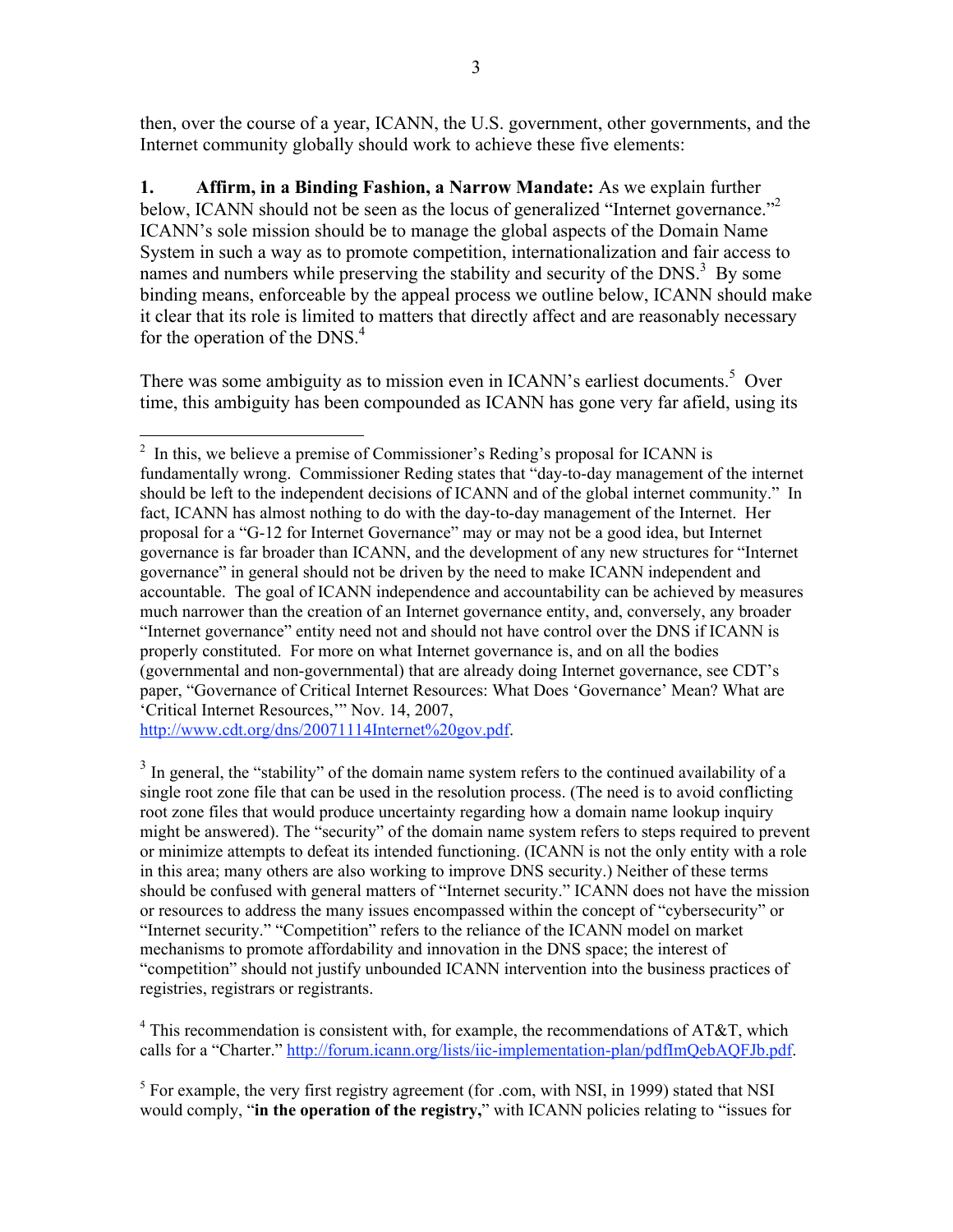power to approve new TLDs to impose on registries, registrars, and registrants obligations not related to the narrow mission of adopting policies necessary for the global operation of the DNS and not supported by broad consensus. ICANN should eliminate from its contracts any provisions not necessitated by the interests of competition, security and stability in the  $DNS<sup>6</sup>$ . Likewise, consideration should be given to how to make it clear that decisions must respect all of the "core values" in ICANN's by-laws.<sup>7</sup>

The effort to narrowly define ICANN's mission should not require extended negotiation. Taken together, ICANN's articles of incorporation, by-laws and contracts already contain the core of a "charter" for the organization. As we indicate here, changes need to be made to those documents to eliminate some open-ended language and to clarify and

 $\overline{a}$ 

which **uniform or coordinated resolution** is **reasonably necessary** to facilitate interoperability, technical reliability and/or stable operation **of the Internet** or domain-name system" (emphasis added). The reference to the interoperability, reliability and stability of the Internet unwisely gives support to broader views of ICANN's mission. ICANN needs to reaffirm that any attention it gives to the interoperability, technical reliability, or stable operation of the Internet is strictly limited to matters directly relating to and reasonably necessary to the operation of the DNS.

 $6$  Of course, in its contracts, it is appropriate for ICANN to consider – indeed, it should consider -- the interests of all affected parties. A good list of the acceptable issues for ICANN authority is found in the most recent contract with the .org registry:

 $3.1(b)(iv)(A)$  principles for allocation of registered names in the TLD (e.g., firstcome, first-served, timely renewal, holding period after expiration);  $3.1(b)(iv)(B)$  prohibitions on warehousing of or speculation in domain names by registries or registrars;

3.1(b)(iv)(C) reservation of registered names in the TLD that may not be registered initially or that may not be renewed due to reasons reasonably related to (a) avoidance of confusion among or misleading of users, (b) intellectual property, or (c) the technical management of the DNS or the Internet (e.g., establishment of reservations of names from registration);

3.1(b)(iv)(D) maintenance of and access to accurate and up-to-date information concerning domain name registrations;

 $3.1(b)(iv)(E)$  procedures to avoid disruptions of domain name registration due to suspension or termination of operations by a registry operator or a registrar, including procedures for allocation of responsibility for serving registered domain names in a TLD affected by such a suspension or termination; and  $3.1(b)(iv)(F)$  resolution of disputes regarding whether particular parties may

register or maintain registration of particular domain names.

Our concern with the contract is that it states that this list of issues for ICANN action is not exclusive: "Such categories … shall include, without limitation … ."

 $7$  Currently, the language allows ICANN to pick and choose among those values and to entirely discount one or more of them. Of course, balance will be necessary, and there will be situations in which values compete, but ICANN should have an obligation to accommodate all of the core values to the maximum extent possible and to show why a given decision comes closest among the alternatives to accommodating all of the core values.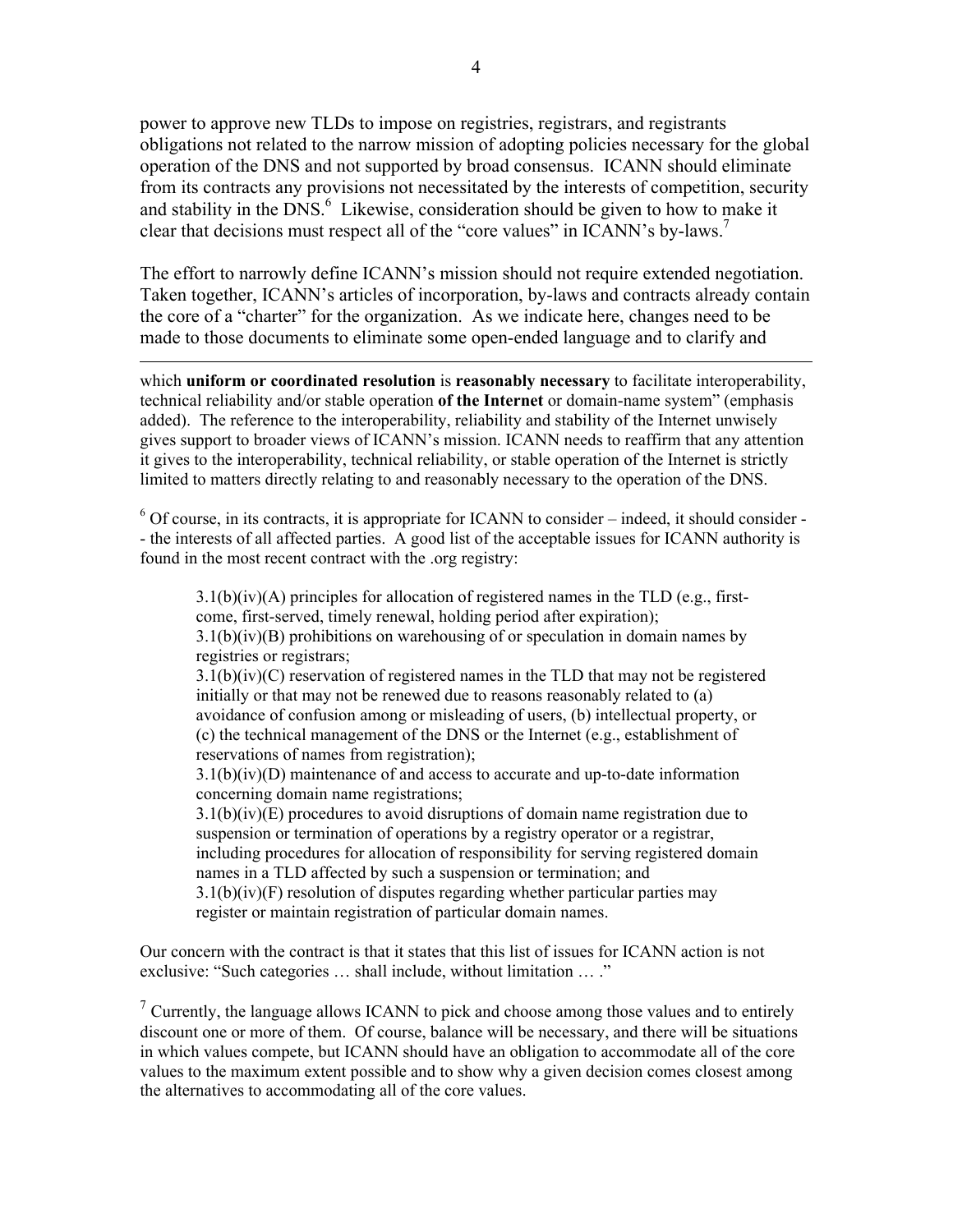constrain ICANN's authority. A challenge that requires further study and dialogue is how to make that "charter" binding and enforceable by any affected party, consistent with California non-profit law.<sup>8</sup>

**2. Recommit to the Consensus Principle and Articulate Precise and Exclusive Criteria for Decision-Making:** Making ICANN accountable involves not only the "what" but also the "how." ICANN is supposed to adopt rules only insofar as they relate to technical and financial qualifications to operate a TLD and only insofar as they are supported by substantial consensus among those affected by the rules. It was a mistake for ICANN to insert into the process for adding new Top Level Domain names the broader criteria of "morality and public order." Morality and public order are matters within the jurisdiction of national governments; they are impossible to define on a global basis and, even more so, are not concerns to be addressed through the DNS.

ICANN has required new TLD operators to sign agreements that include provisions that do not reasonably relate to minimum technical or financial qualification to operate a TLD and that are not supported by a demonstrated consensus among those affected by such provisions (including registrars and registrants). Moreover, it has used these contracts to pass down requirements on domain name registrars and registrants. This is an abuse of ICANN's de facto monopoly power over the root zone file. The fair and appropriate condition for ICANN's achievement of full private sector status should be its systematic relinquishment of any claimed power to impose such conditions.

**3. Develop an Accessible and Credible System of Quasi-Judicial Review:** Those affected by ICANN decisions should have the ability to obtain review of those decisions by a small, independent, international entity applying clear standards. By September 2010, ICANN and the international community must develop a mechanism whereby ICANN decisions are subject to review by an independent, internationally credible tribunal or quasi-judicial body that has the power to hear complaints from anyone affected by ICANN decisions.<sup>9</sup> A key role of the review body should be to ensure that ICANN does not stray from its charter and does not impose on those affected by its decisions any conditions other than those related to the technical or financial stability of registry operators and registrars and the stable and secure operation of the DNS. Such a body must have the power and the duty to set aside any action by ICANN that is not (1) limited to setting and fairly applying the technical and financial requirements for registry

<sup>&</sup>lt;sup>8</sup> It might be appropriate also to address concerns that, in approving new gTLDs and taking other actions, ICANN has strayed from its not-for-profit character by giving undue attention to policies that will redound to its own financial benefit.

<sup>&</sup>lt;sup>9</sup> ICANN currently provides appeal through international arbitration. That is an expensive option, not suitable to many parties affected by ICANN's decision. A more specialized panel, funded by ICANN, could offer less expensive and more rapid dispute resolution services. It could also develop necessary expertise and, over time, produce a set of decisions with some precedential value. CDT believes that the structure and rules and personnel of a truly independent review tribunal can be put in place over the next year.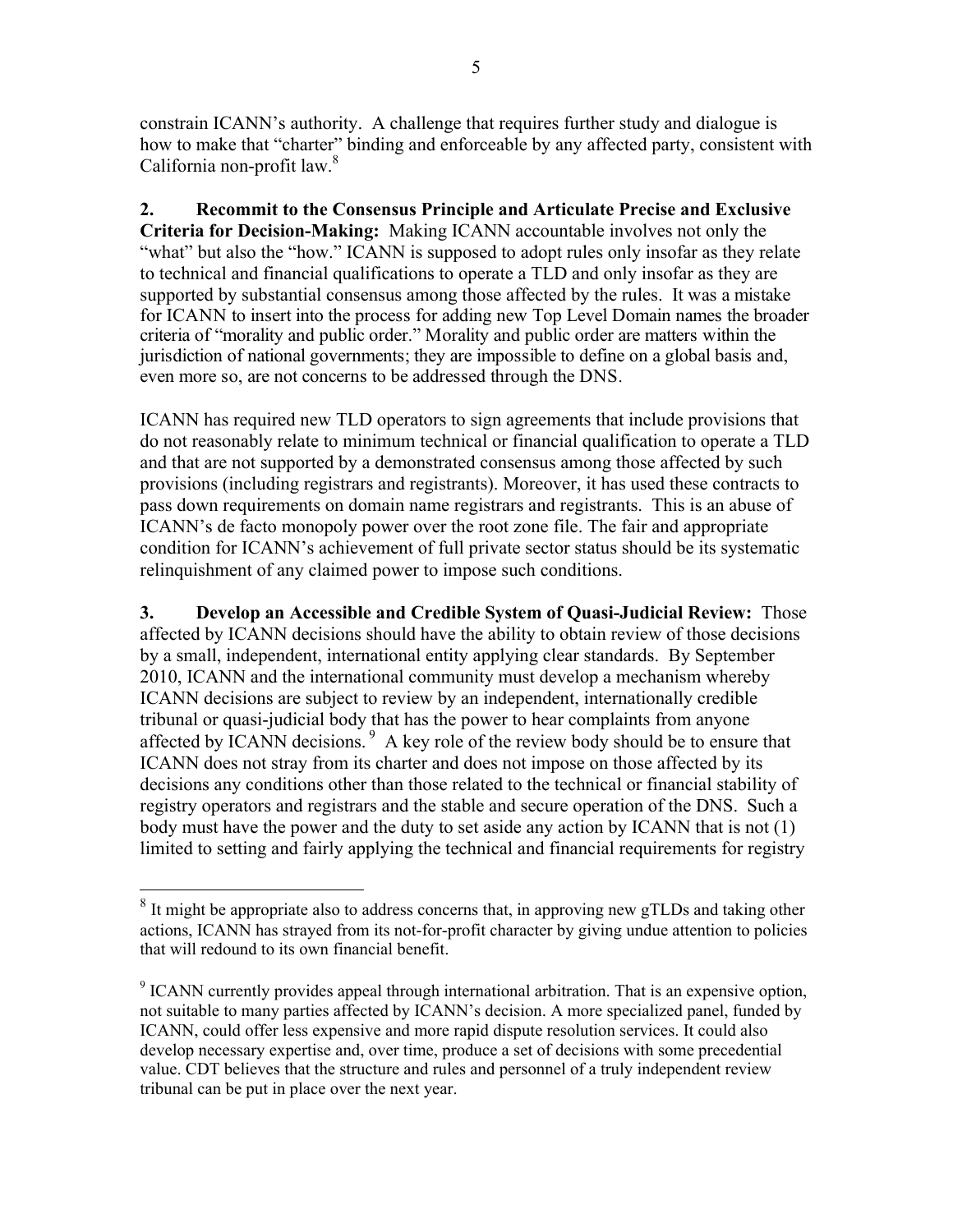operators and registrars and (2) demonstrably based on a substantial consensus of those affected by the decision.<sup>10</sup>

**4. Establish a Suitable Relationship with Governments:** ICANN should give due weight to the views of all governments that have an interest in the operation and coordination of the domain name system. ICANN currently has a Governmental Advisory Committee structure that might be sufficient.<sup>11</sup> Because some have called for the creation of different inter-governmental structures that could provide recommendations to ICANN (see statement of Commissioner Reding, described in note 2, above), the new JPA might allow different structures to develop. It might be desirable to distinguish between the role of governments to the extent that they are involved in the administration of their national ccTLDs and those ccTLDs have agreed to be bound by ICANN rules (in which case they would participate in ICANN as stakeholders on a par with other registry operators) and any broader advisory role of governments. In addressing the question of mission, as we recommend above, attention should be given to assuring governments that the mission of ICANN is so narrow and so unthreatening to sovereign interests that an advisory role for governments is adequate. And the suggestions we make below regarding transparency and administrative procedure may go a long way in addressing the concerns of governments that they cannot, under current procedures, effectively participate in their advisory capacity. Ultimately, ICANN must demonstrate its commitment to receive advice from all governments while terminating its special relationship with the U.S government and preserving its independence from supervision or control by any other government or group of governments.

# **5. Improve and Institutionalize the Transparency and Reliability of Its**

**Processes.** ICANN has made substantial progress in improving transparency and the regularity of its decisionmaking procedures. The final steps that must be taken are to institutionalize those improvements and to ensure that all decisions follow the same universally accepted model for sound decisionmaking: publish proposed decisions (if a course is not initially apparent, use a notice of inquiry to solicit ideas, followed by a proposed decision), solicit comments from all stakeholders with adequate time to

<sup>&</sup>lt;sup>10</sup> ICANN's current review process is fundamentally inadequate because the Board can ignore the findings of the review panel whenever the Board concludes that it is in the best interests of the organization to do so. We believe that, through a combination of contract terms and by-law changes, a legally sound means can be found of binding the organization to accept the findings and conclusions of the independent review tribunal.

 $11$  It has been argued, however, that the GAC is flawed: ICANN has indicated that the GAC has responsibility and superior authority over public policy matters, and "yet [the GAC] is completely separate from ICANN's bottom-up, private sector and civil society-based methods for developing public policy." Submission of Dr. Milton Mueller to the 6 May 2009 Hearing on Internet Governance Arrangements, HLGIG, Brussels

http://ec.europa.eu/information\_society/policy/internet\_gov/docs/mueller.pdf. Dr. Mueller recommends that the better approach is to integrate governments into all of ICANN's structures, where governments would participate under the consensus principle.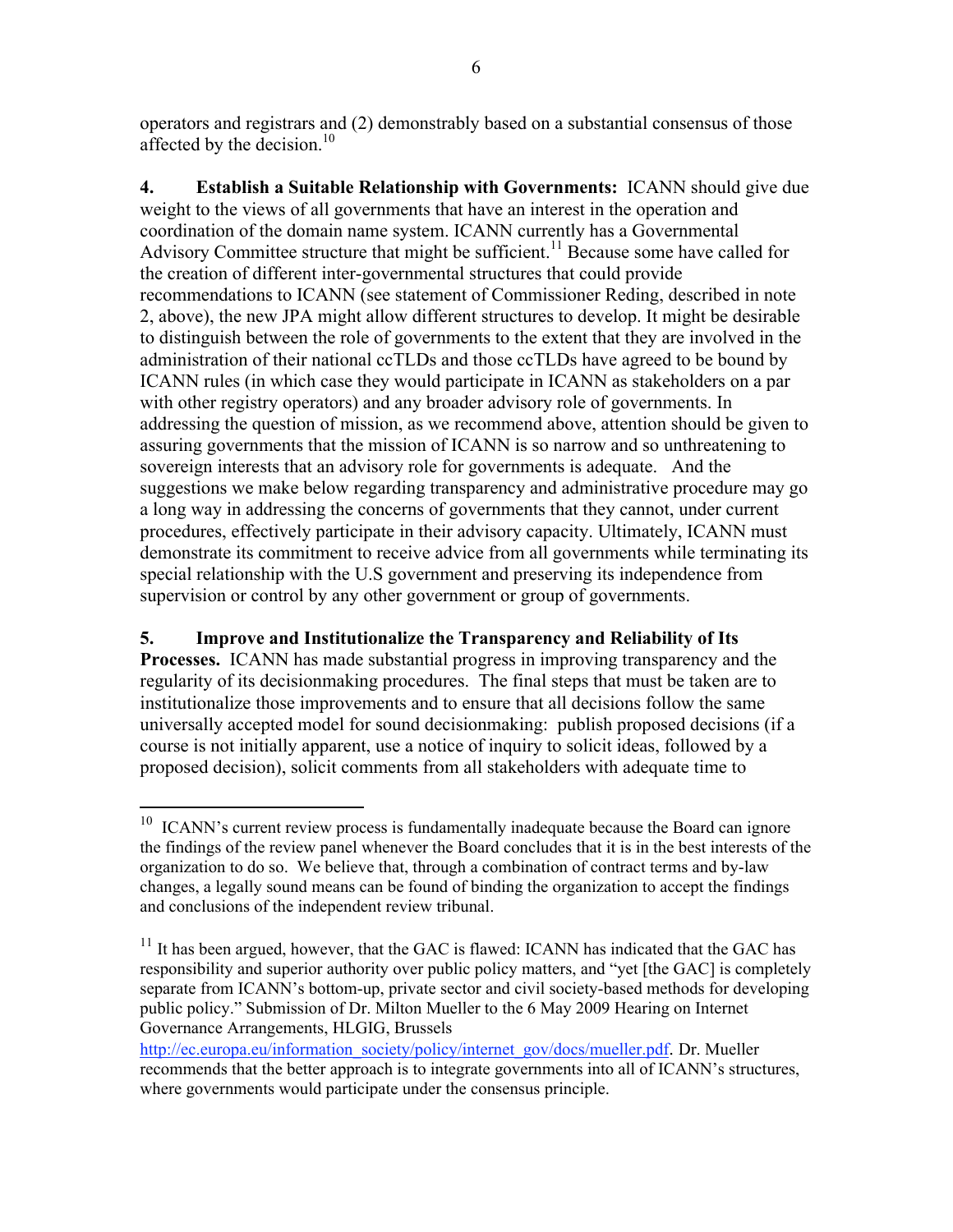participate, issue a final decision in writing that addresses all significant comments disagreeing with the proposed decision. In the case of ICANN, this approach must be combined with a feature common to standards-setting bodies: that a decision must be based on a demonstrated showing of consensus. Compliance with these requirements should be a matter for review by the independent tribunal.

### **Revise the JPA to Focus on Reforms Associated with a Narrow Mission, Independence and Accountability and Extend It for One Year to Allow International Dialogue and Consensus-Building**

Developing these elements and obtaining international consensus cannot be accomplished by September 30 of this year. Therefore, CDT favors a one-year renewal of the JPA, with substantially altered terms that focus on a process and timetable for achieving the five elements of independence and accountability outlined above. Extending the term of the JPA for one year would, if ICANN and the U.S. government act diligently, provide them ample time to work with governments and the Internet community to develop the conditions for full independence and accountability.

In extending the JPA, the U.S. government should state definitively that it is committed to -- and is in no way re-opening -- the fundamentals of the ICANN model (private, nongovernmental, narrow mission, not-for-profit, multi-stakeholder, and consensus-based).

As soon as the five conditions outlined above are met, the JPA (as amended) could terminate by agreement between the parties. By revising the JPA to address the issues outlined above, the U.S. government would make clear to the rest of the world that its temporary oversight over ICANN is leading to full independence. By imposing these last remaining contractual conditions, moreover, the DoC would provide the incentive for ICANN and others to develop institutional arrangements that ensure that the functions played by ICANN are sufficiently limited and conducted pursuant to continuing oversight by and accountability to a neutral arbitral or judicial body.

In addition to the JPA, the U.S. government has another contract with ICANN, known as the IANA contract, which addresses several important technical functions. Among these is control over additions to the root zone file, which sits at the top of the DNS hierarchy of tables translating domain names into Internet addresses.<sup>12</sup> Ultimately, the disposition of IANA (the Internet Assigned Numbers Authority) will have to be addressed.

One approach to internationalization of the IANA function would be to create an international Working Group with limited authority to intervene to examine proposed changes to the authoritative root to the extent that such changes pose an unreasonable risk

<sup>&</sup>lt;sup>12</sup> The other IANA functions relate to the Internet Protocol and the allocation of address blocks to regional registries. The IANA also tracks the use of other protocol parameters, such as port numbers.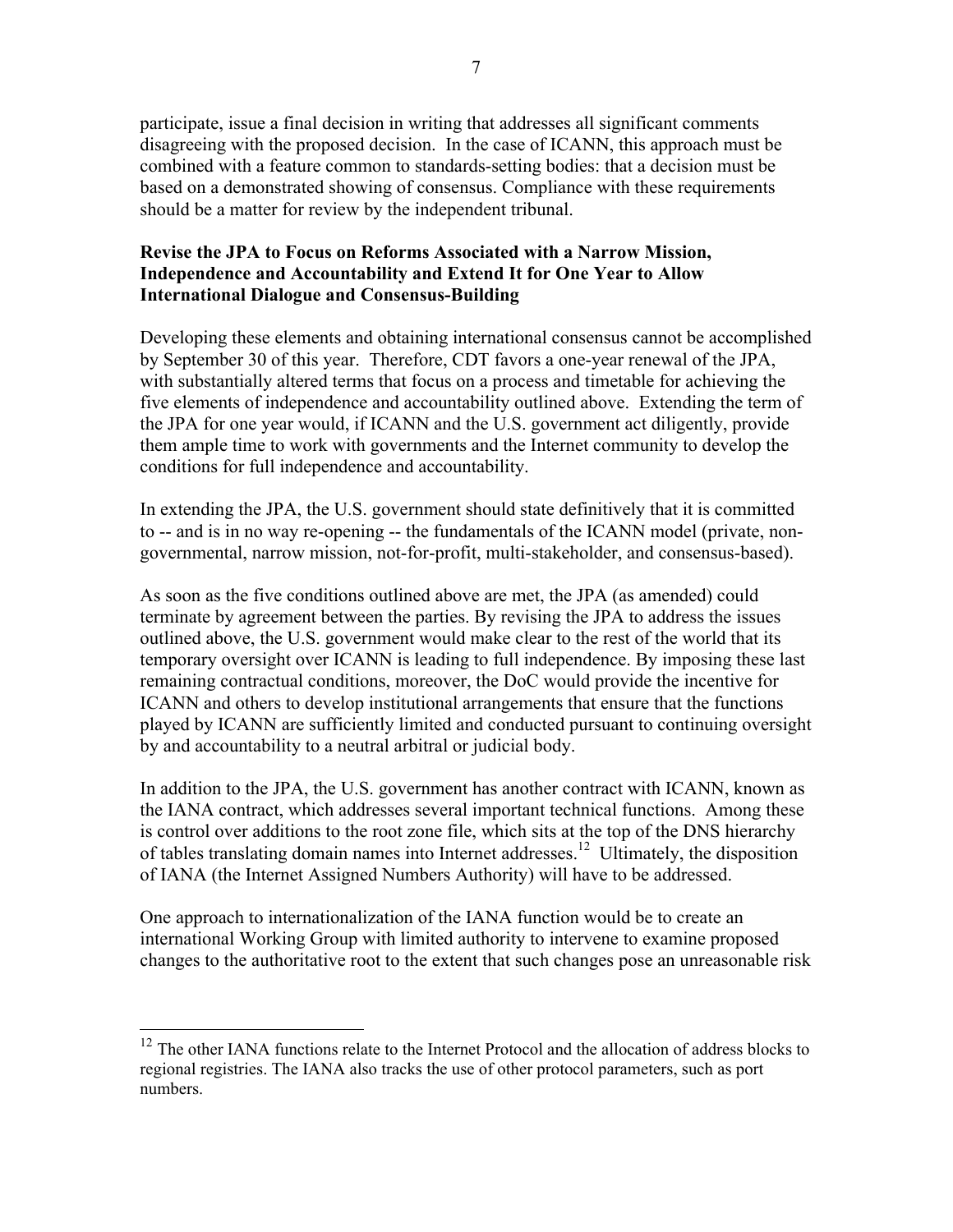to the technical security or stability of the DNS.<sup>13</sup> Such a Working Group might consist of senior representatives of governments from each region around the world, selected in a manner determined by the governments of each region. It could have the authority to place a time-limited hold on implementation of a particular IANA recommendation regarding changes to the authoritative root zone file solely on the grounds that such change creates an unreasonable risk to the technical stability or security of the DNS.

## **Leadership by the U.S. Government Is Needed**

In addition to the foregoing reforms of ICANN, the U.S. government must make certain binding commitments that clarify its relationship with ICANN. The U.S. government must become a credible advocate for ICANN's independence. 14 The U.S. government should begin immediately to address and resolve the question of governmental interference. In this respect, the U.S. must set the tone for the debate, which it has failed to do. Efforts or threats to exercise control over the DNS (such as the U.S. government unwisely appears to have done in to .xxx case) only fuel calls for measures that could result in control by governments less committed to innovation, competition and free expression. Specifically, the terms of an amended and renewed JPA should provide that DoC will relinquish any right to control the operation of ICANN as an organization, whether through the JPA or otherwise, as soon as the conditions outlined above are satisfied.

One concrete step that the U.S. government can take immediately in this regard is to explicitly and formally disavow any control over ccTLD delegations (except, of course, .us). ICANN/IANA's role with cc delegation should be grounded in RFC 1591. So long as the U.S. government has a contract regarding the IANA function, the U.S. government should commit (possibly in an amendment to that contract that will be enforceable by third parties) to instruct the operator of the authoritative root to implement any and all ccTLD delegation decisions of ICANN. While the U.S. government has never interfered in ccTLD decisions, making such an explicit declaration may help defuse international concerns about U.S. "control" of the Internet.

# **A Brief Overview of ICANN – What It is and What It Isn't**

ICANN's founding mandate was to create a privatized, international and competitive system for registering domain names and preserving the security and stability of the DNS. However, some mistakenly believe the ICANN is involved in "Internet governance" in general or that it is somehow charged with (and has the means of) maintaining the "security of the Internet." Statements by ICANN itself have contributed to this misunderstanding. To the contrary, ICANN was created for the purpose of enabling those who operate and use important but limited aspects of the naming system for the Internet to decide whether and when to establish some few global rules. ICANN can only enforce these rules by means of contracts it enters into with private parties

 $13$  This concept was put forth by J. Beckwith Burr and Marilyn Cade. See their paper for details of how they would handle the issue. http://www.internetgovernance.org/pdf/burr-cade.pdf.

 $14$  This is the same as Point III in the Burr-Cade proposal.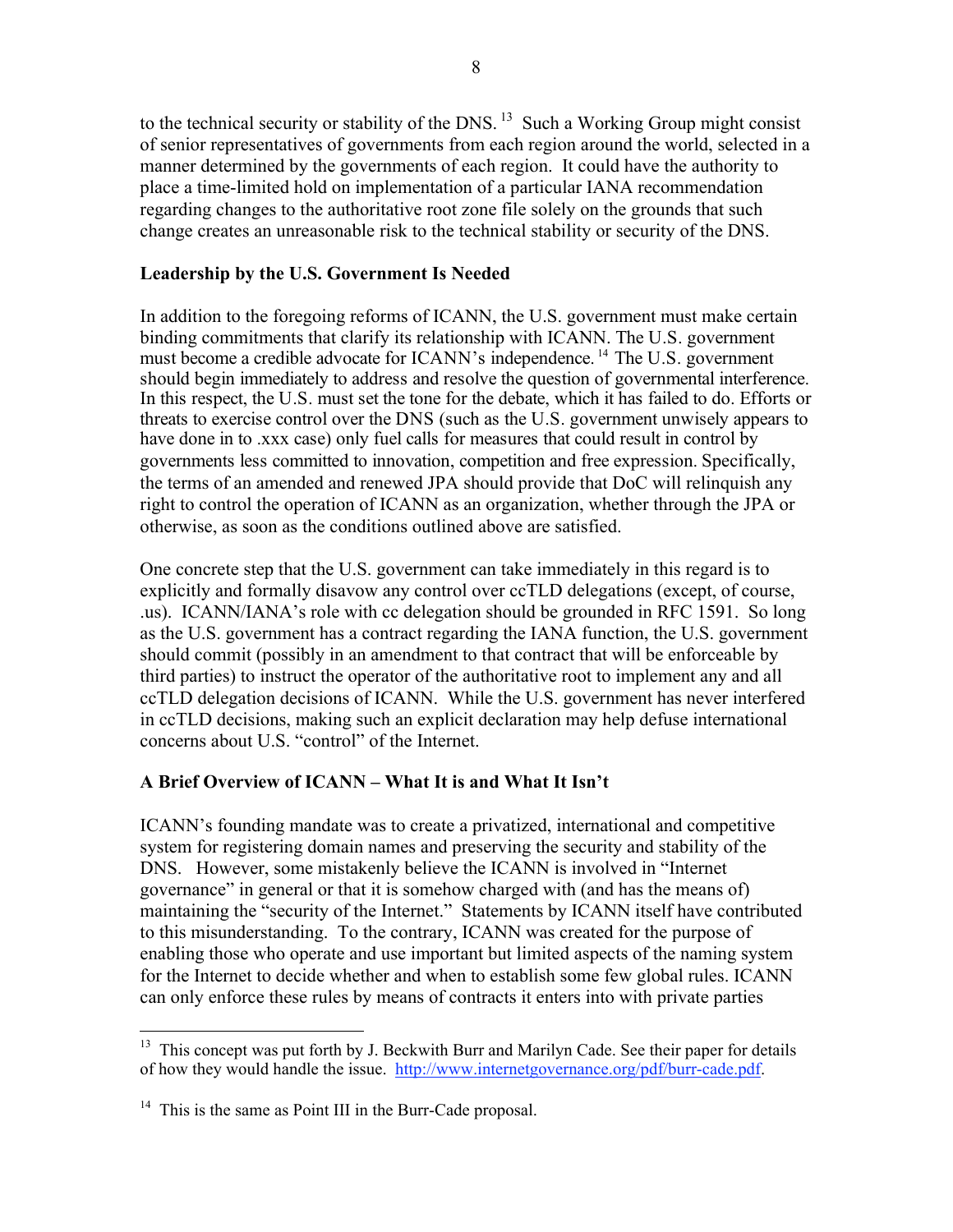(registries and registrars). By and large, those contracts were designed from the outset to cover only a very specific range of issues -- so as to prevent the abuse of ICANN's monopoly control over the root zone file from being used (by ICANN itself or at the behest of governments) to impose content controls or other regulations unrelated to the sound operation of the domain name system itself. While ICANN may have a role to play in facilitating the development of protocols or practices that enhance the security of the Domain Name System, it is not the only body that works on that issue and it does not have any power to require adoption of specific practices by entities (such as ISPs) with whom it does not have contracts.<sup>15</sup> Accordingly, concerns about cybersecurity in general,

be thought of as subjects relevant to "Internet governance," must be addressed by other means. Once the pragmatic elements of ICANN reform outlined above have been addressed, all

as well as consumer protection and content regulation and many other things that might

governments and users of the Internet can become less concerned about ICANN's potential to operate independently. It will at least be clear when ICANN must say that dealing with problems outside its limited scope are not its responsibility -- and that will help other, more appropriate, entities to know when they should take action.

Furthermore, it is important to recognize that there are many issues regarding the DNS that do not require a global rule. Even with respect to the very limited topics on which it does have competence and some responsibility and some powers created by contracts with others, the alternative to a global rule imposed by ICANN is not the absence of any rules. The alternative is merely that decisions regarding the issue in question will be made on a more local basis, by individual registries or registrars or by governments that regulate them. Such an approach will not harm the Internet. From the outset, those engaged in establishing ICANN believed that there would be a need for relatively few global rules. Indeed, the requirement for demonstrated consensus before a rule could become binding was based on the idea that the best way to decide when a global rule was needed would be to ask all affected whether they believed such a rule was necessary and whether they could agree upon the contents of a proposed rule. Obviously, wrongdoers and irrational holdouts can be ignored in such a process. But the consensus policy process is not (or should not be) based on arbitrary allocations of votes to particular types of "stakeholders." That is why we suggest that expiration of the renewed JPA should be tied to clear establishment by ICANN that its contractual relationships embody this core principle and provide a clear method of appeal to a neutral third party tribunal in the event this principle is violated.

# **About CDT**

The Center for Democracy & Technology is a Washington-based non-profit organization that works to support and enhance innovation, openness and freedom on the Internet. CDT engages in dialogue and consensus-building with public interest groups, technology

<sup>&</sup>lt;sup>15</sup> It is entirely appropriate for ICANN to provide various servies of a non-regulatory nature related to the DNS. For example, ICANN's security role should include facilitating information sharing and coordination among TLDs (including ccTLDs) with regard to security.